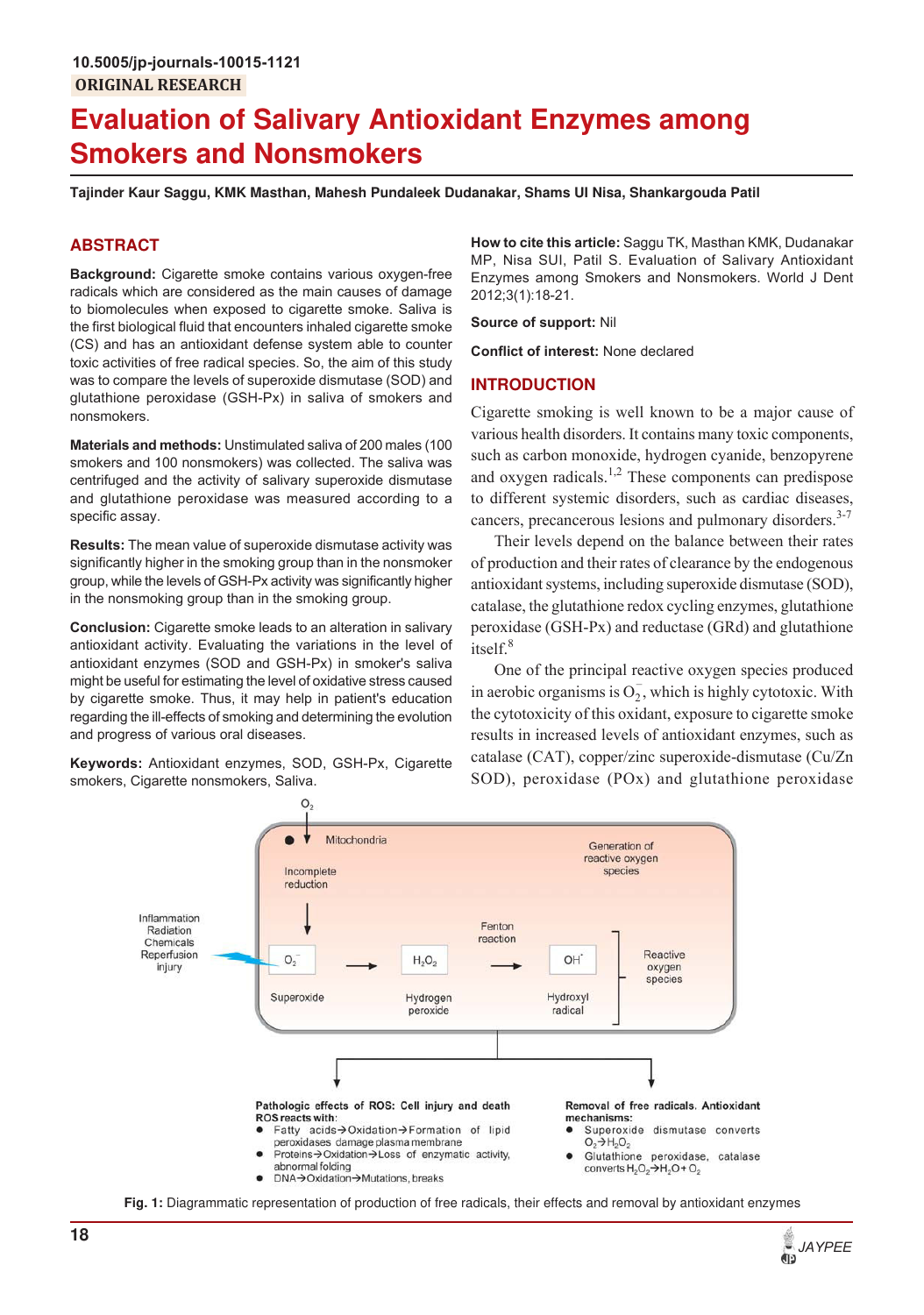(GSH-Px).<sup>9</sup> The higher reactive  $O_2$  is converted to  $H_2O_2$  by SOD. CAT, POx or GSH-Px can in turn convert  $H_2O_2$  to molecular oxygen and water (Fig. 1).<sup>10,11</sup>

Under physiologic conditions, these systems tend to maintain a stable state called redox homeostasis.<sup>12</sup> The imbalance between the formation of free oxygen radicals and inactivation of these species by antioxidant is capable of causing damage to various cellular and extracellular constituents.<sup>13</sup>

Saliva is the first body fluid to encounter cigarette smoke.<sup>14</sup> The salivary antioxidant system plays a very important role in the anticarcinogenic capacity of saliva and includes various enzymes and molecules, such as uric acid and peroxidase system.<sup>14</sup>

Therefore, in the present study, the effect of smoking on the salivary SOD and GSH levels were measured and compared with that of the nonsmokers.

## **MATERIALS AND METHODS**

## **Subjects**

Unstimulated saliva samples were collected from 200 male patients (aged 20-60 years) who were visited to Sree Balaji Dental College and Hospital, Chennai, for routine dental check-up. Among these patients, 100 were smokers (smoking more than 10 cigarettes per day since 5 years) and the remaining 100 were nonsmokers (who had never smoked cigarette). All the participants were informed about the nature of study. All the subjects were healthy without any previous history of systemic disease.

## **Collection of Saliva**

The participants were asked not to eat or drink 2 hours prior to saliva collection. The smokers were also prohibited from smoking for 1 hour prior to sample collection. Sampling was performed in a quiet room between 9 am and 12 pm to prevent any variations which may be attributable to the circadian rhythm. The participants were instructed to rinse the mouth using distilled water. The unstimulated saliva was collected for atleast 5 minutes in a container and kept at low temperature. Following saliva collection, the samples were centrifuged to remove cell debris for 5 minutes at 2000 to 2500 rpm. The supernatant was stored at 4ºC until tests were performed.

# **Determination of Antioxidant Enzymes**

The levels of salivary Cu/Zn SOD and GSH-Px were measured using standard procedures.

# **Salivary SOD Analysis**

Superoxide dismutase was assayed by the method of Misra and Fridovich (1972). The collected saliva was diluted with water. Around 0.25 volume of chilled ethanol and 0.15 volume of ice-cold chloroform were added. The mixture was shaken well for a minute at 4°C and then centrifuged. The supernatant was taken for the enzyme assay. Tube containing 0.5 ml of the carbonate buffer and 0.5 ml of the EDTA solution, 0.5 of enzyme was added. Their final volume was made to 2.5 ml with distilled water and the reaction was initiated by the addition of 0.2 ml of epinephrine and the increase in absorbance at 480 nm was measured in a spectrophotometer.

## **Salivary GSH-Px Analysis**

Glutathione peroxidase was assayed by the method of Rotruck et al (1973). Around 0.2 ml each of EDTA, sodium azide, glutathione and hydrogen peroxide together with suitable volume of buffer and enzyme were mixed together to give a final concentration of 0.08 mM, 1.0 mM, 0.4 mM, 0.25 mM and 0.08 mM respectively in a total incubation volume of 2 ml. Incubation was carried at 37°C and the reaction was terminated at 1 minute intervals by the addition of 5% TCA. A 'zero time' was also carried out simultaneously by addition of TCA prior to the enzyme. To determine the residual glutathione content, the contents were centrifuged and to 2 ml of the supernatant added 8 ml of phosphate solution followed by 1 ml of DTNB and read immediately at 412 nm in a spectrophotometer.

## **Statistical Analysis**

The mean values of SOD and GSH-Px between the saliva of smokers and nonsmokers were analyzed using the Student t-test. The data were processed using the statistical package SPSS version 15.0. A probability value of  $p \le 0.05$  was set as statistically significant.

## **RESULTS**

The mean levels of salivary SOD were significantly higher  $( $0.001$ )$  in the smoking group than in the nonsmoking

| <b>Table 1:</b> Mean level of SOD enzyme in saliva from smokers<br>and nonsmokers |                     |            |                     |                     |            |  |  |  |
|-----------------------------------------------------------------------------------|---------------------|------------|---------------------|---------------------|------------|--|--|--|
|                                                                                   | Group               | N          | Mean                | Std.<br>deviation   | p-value    |  |  |  |
| SOD                                                                               | Nonsmoker<br>Smoker | 100<br>100 | 77,2050<br>171.5220 | 4.84625<br>11.58909 | $< 0.001*$ |  |  |  |
| *p-value (< 0.001): Highly significant; SOD: superoxide dismutase                 |                     |            |                     |                     |            |  |  |  |

**Table 2:** Mean level of GSH-Px enzyme in saliva from smokers and nonsmokers

|                                                                        | Group                      | N          | Mean             | Std.<br>deviation  | p-value    |  |  |  |
|------------------------------------------------------------------------|----------------------------|------------|------------------|--------------------|------------|--|--|--|
|                                                                        | GSH-Px Nonsmoker<br>Smoker | 100<br>100 | 2.7180<br>1.5610 | 0.52960<br>0.39642 | $< 0.001*$ |  |  |  |
| *p-value (< 0.001): Highly significant: GSH-Px: Glutathione peroxidase |                            |            |                  |                    |            |  |  |  |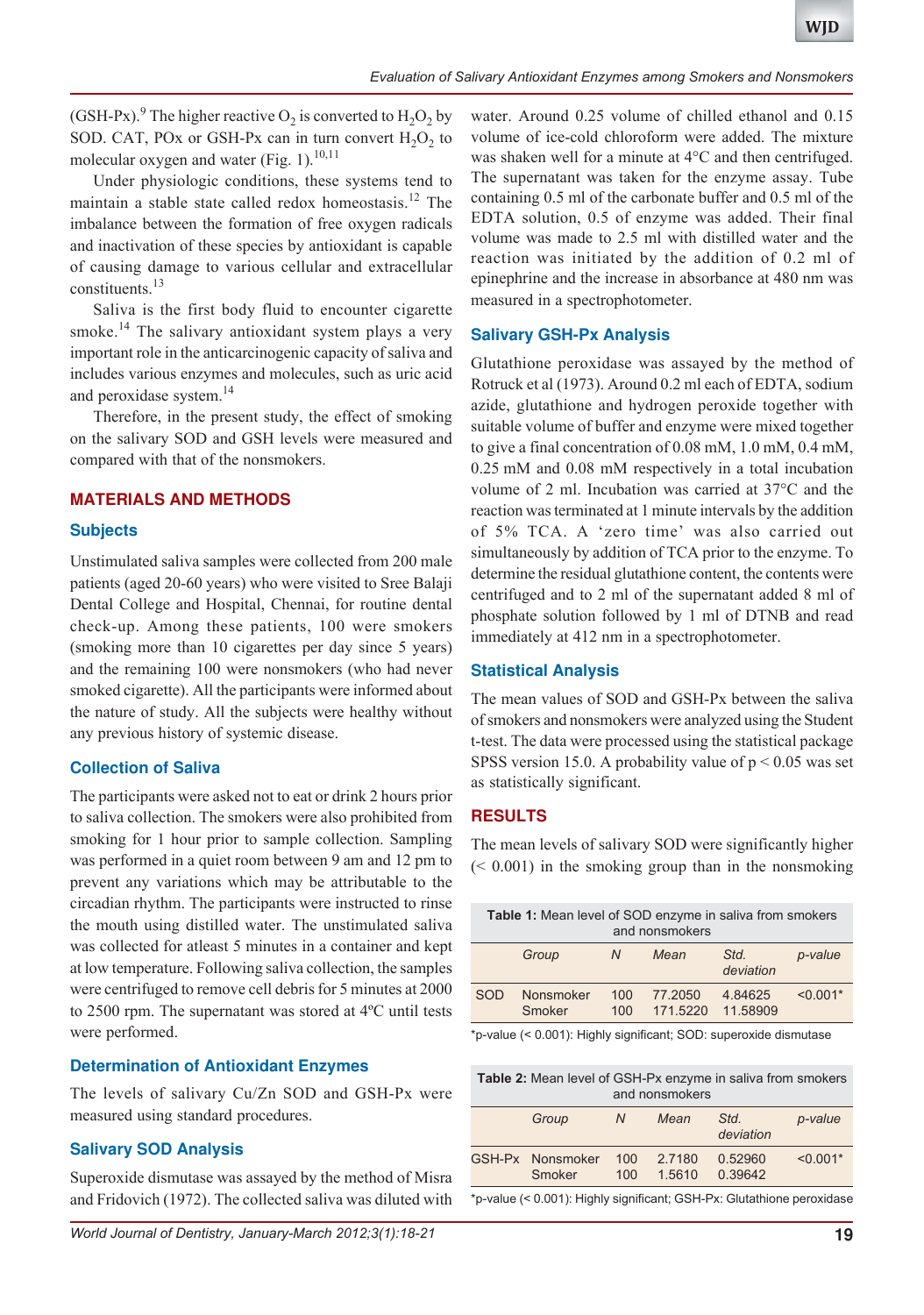

**Graph 1:** Mean level of SOD enzyme in saliva from smokers and nonsmokers



**Graph 2:** Mean level of GSH-Px enzyme in saliva from smokers and nonsmokers

group is shown in Table 1 and Graph 1, whereas the specific activity levels of GSH-Px was significantly higher  $(\leq 0.001)$ in the nonsmoking group than in the smoking group shown in Table 2 and Graph 2.

# **DISCUSSION**

Oxidative stress status may lead to large number of diseases, including precancerous and neoplastic lesions of the oral cavity which may be due to the altered levels of salivary antioxidant system that fails to cope with the altered level of oxidative stresses originating due to cigarette smoke. The main objective of our study was to measure the activity of antioxidant enzymes in the saliva of smokers and nonsmokers.

The results of our study showed that the mean levels of SOD were significantly higher in the saliva of smokers than nonsmokers. The present study is consistent with the results

of previous studies. $3,15,16$  The elevated levels show the defensive system of the body occurring to reduce the free radicals produced by cigarette.

GSH-Px acts as a powerful antioxidant defense system in our body, which converts  $H_2O_2$  produced by SOD into nonharmful molecular oxygen and water.<sup>3</sup> Our results indicate that exposure to cigarette smoke caused a statistically significant decrease in the levels of GSH-Px in the saliva of smokers than nonsmokers. These findings were supported by various previous studies. $3,17,18$  We found out that the cigarette smoke may alter the detoxification of hydrogen peroxide through a decrease of GSH-Px activity.<sup>17</sup> The overproduction of  $H_2O_2$  may leads to increase consumption of reduced glutathione and thus sufficient amount of reduced glutathione may not be available for the detoxification of  $\rm H_2O_2$  leading to elevated oxidative stresses that is involved in a large number of diseases, including precancerous and neoplastic lesions of the oral cavity. $3,17$ 

The altered levels of antioxidant enzymes may have a consistent role in the mechanism by which the toxic effects of cigarette smoke initiate oral inflammatory diseases, promote precancerous transformation and destroy the oral cavity homeostasis.<sup>18</sup>

# **CONCLUSION**

Measurement of antioxidant enzymes in human saliva might be useful for estimating the level of oxidative stress caused by cigarette smoke.

The purpose of the current study was to measure the antioxidant levels of the saliva in smokers and nonsmoker patients. This analysis may well be of great importance for further understanding the relation between saliva and free radicals. Therefore, more research aimed at examining the altered levels of salivary antioxidants profile in smokers should be considered.

# **REFERENCES**

- 1. Raveendran M, Senthil D, Utama B. Cigarette suppresses the expression of P4H alpha and vascular collagen production. Biochem Biophys Res Commun 2004;323:592-98.
- 2. Church DF, Pryor WA. Free-radical chemistry of cigarette smoke and its toxicological implications. Environ Health Perspect 1985;64:111-26.
- 3. Kanehira T, Shibata K, Kashiwazaki H, et al. Comparison of antioxidant enzymes in saliva of elderly smokers and nonsmokers. Gerodontology 2006;23:38-42.
- 4. Franco EL, Kowalski LP, Oliveria BV. Risk factors for oral cancer in Brazil: A case-control study. Int J Cancer 1989;43: 992-1000.
- 5. Michael Pittilo R. Cigarettes smoking, endothelial injury and cardiovascular disease. Int J Exp Pathol 2000;81:219-30.
- 6. Phillips DH. Smoking-related DNA and protein adducts in human tissues. Carcinogenesis 2005;23:1979-2004.